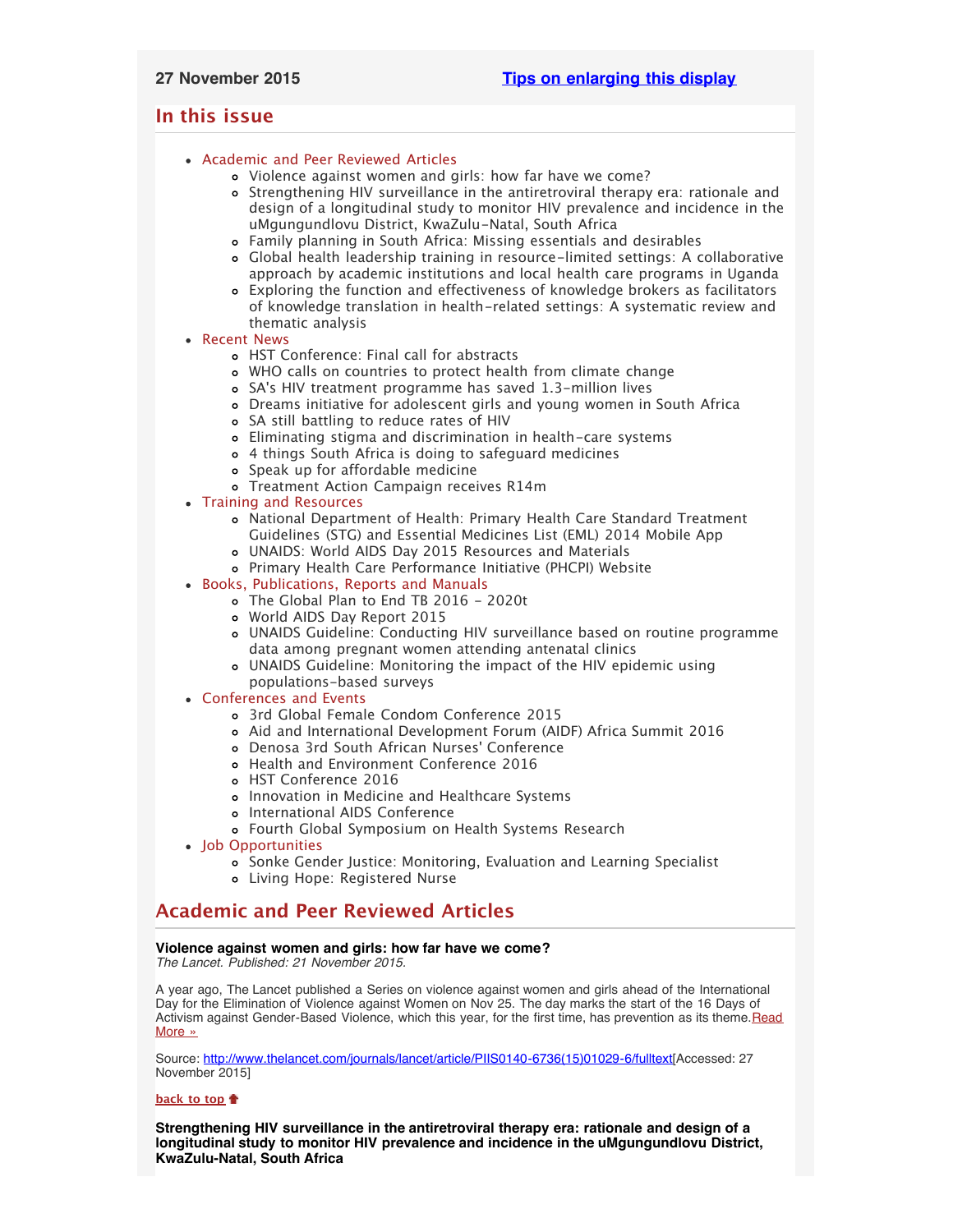*Ayesha BM Kharsany, Cherie Cawood, David Khanyile, Anneke Grobler, Lyle R. Mckinnon, et al. BioMed Central. Published: 20 November 2015.*

South Africa has over 6,000,000 HIV infected individuals and the province of KwaZulu-Natal (KZN) is the most severely affected. As public health initiatives to better control the HIV epidemic are implemented, timely, detailed and robust surveillance data are needed to monitor, evaluate and inform the programmatic interventions and policies over time. We describe the rationale and design of the HIV Incidence Provincial Surveillance System (HIPSS) to monitor HIV prevalence and incidence. [Read More »](http://www.biomedcentral.com/1471-2458/15/1149/abstract)

Source: [http://www.biomedcentral.com/1471-2458/15/1149/abstract\[](http://www.biomedcentral.com/1471-2458/15/1149/abstract)Accessed: 27 November 2015]

#### **[back to top](#page-0-4)**

### **Family planning in South Africa: Missing essentials and desirables**

*Goldstuck N. South African Medical Journal. Published: November 2015.*

In common with most developing countries, South Africa (SA) has a rapidly expanding population. Family planning has a central role in slowing population growth. Successful use of birth control relies on many factors, including economic, medical and social. [Read More »](http://www.samj.org.za/index.php/samj/article/download/10184/6980)

Source: [http://www.samj.org.za/index.php/samj/article/download/10184/6980\[](http://www.samj.org.za/index.php/samj/article/download/10184/6980)Accessed: 27 November 2015]

#### **[back to top](#page-0-4)**

### **Global health leadership training in resource-limited settings: A collaborative approach by academic institutions and local health care programs in Uganda**

*Damalie Nakanjako, Elizabeth Namagala, Aggrey Semeere, Joanitor Kigozi, Joseph Sempa, et al. Human Resources for Health. Published: 18 November 2015.*

Due to a limited health workforce, many health care providers in Africa must take on health leadership roles with minimal formal training in leadership. Hence, the need to equip health care providers with practical skills required to lead high-impact health care programs. [Read More »](http://www.human-resources-health.com/content/13/1/87)

Source: <http://www.human-resources-health.com/content/13/1/87>[Accessed: 27 November 2015]

#### **[back to top](#page-0-4)**

# <span id="page-1-0"></span>**Exploring the function and effectiveness of knowledge brokers as facilitators of knowledge translation in health-related settings: A systematic review and thematic analysis**

*Catherine C. Bornbaum, Kathy Kornas, Leslea Peirson and Laura C. Rosella. Implementation Science. Published: 20 November 2015.*

Knowledge brokers (KBs) work collaboratively with key stakeholders to facilitate the transfer and exchange of information in a given context. Currently, there is a perceived lack of evidence about the effectiveness of knowledge brokering and the factors that influence its success as a knowledge translation (KT) mechanism. Thus, the goal of this review was to systematically gather evidence regarding the nature of knowledge brokering in health-related settings and determine if KBs effectively contributed to KT in these settings.[Read](http://www.implementationscience.com/content/10/1/162) [More »](http://www.implementationscience.com/content/10/1/162)

Source: [http://www.implementationscience.com/content/10/1/162\[](http://www.implementationscience.com/content/10/1/162)Accessed: 27 November 2015]

**[back to top](#page-0-4)**

# <span id="page-1-1"></span>**Recent News**

# **HST Conference: Final call for abstracts**

*HST: 30 November 2015.*

The abstract submission deadline of 10 January 2016 is fast approaching. Our reviewers are looking forward to receiving outlines for oral and poster presentations demonstrating innovations and good practice in Primary Health Care projects and programmes. Knowledge sharing and skills transfer are an important component of the Conference. To this end, we also invite abstract submissions for the pre-conference workshops which should include interactive participation and offer practical outcomes to the delegates. [Read More »](http://hstconference2016.org.za/news/30-11-2015/hst-conference-final-call-abstracts)

Source: [http://hstconference2016.org.za/news/30-11-2015/hst-conference-final-call-abstracts\[](http://hstconference2016.org.za/news/30-11-2015/hst-conference-final-call-abstracts)Accessed: 27 November 2015]

#### **[back to top](#page-0-4)**

#### <span id="page-1-2"></span>**WHO calls on countries to protect health from climate change** *WHO: 17 November 2015.*

According to WHO estimates, climate change is already causing tens of thousands of deaths every year - from shifting patterns of disease, from extreme weather events, such as heat-waves and floods, and from the degradation of air quality, food and water supplies, and sanitation. [Read More »](http://www.hst.org.za/news/who-calls-countries-protect-health-climate-change)

Source: [http://www.who.int/mediacentre/news/statements/2015/climate-change/en/ \[](http://www.who.int/mediacentre/news/statements/2015/climate-change/en/)Accessed: 27 November 2015]

**[back to top](#page-0-4)**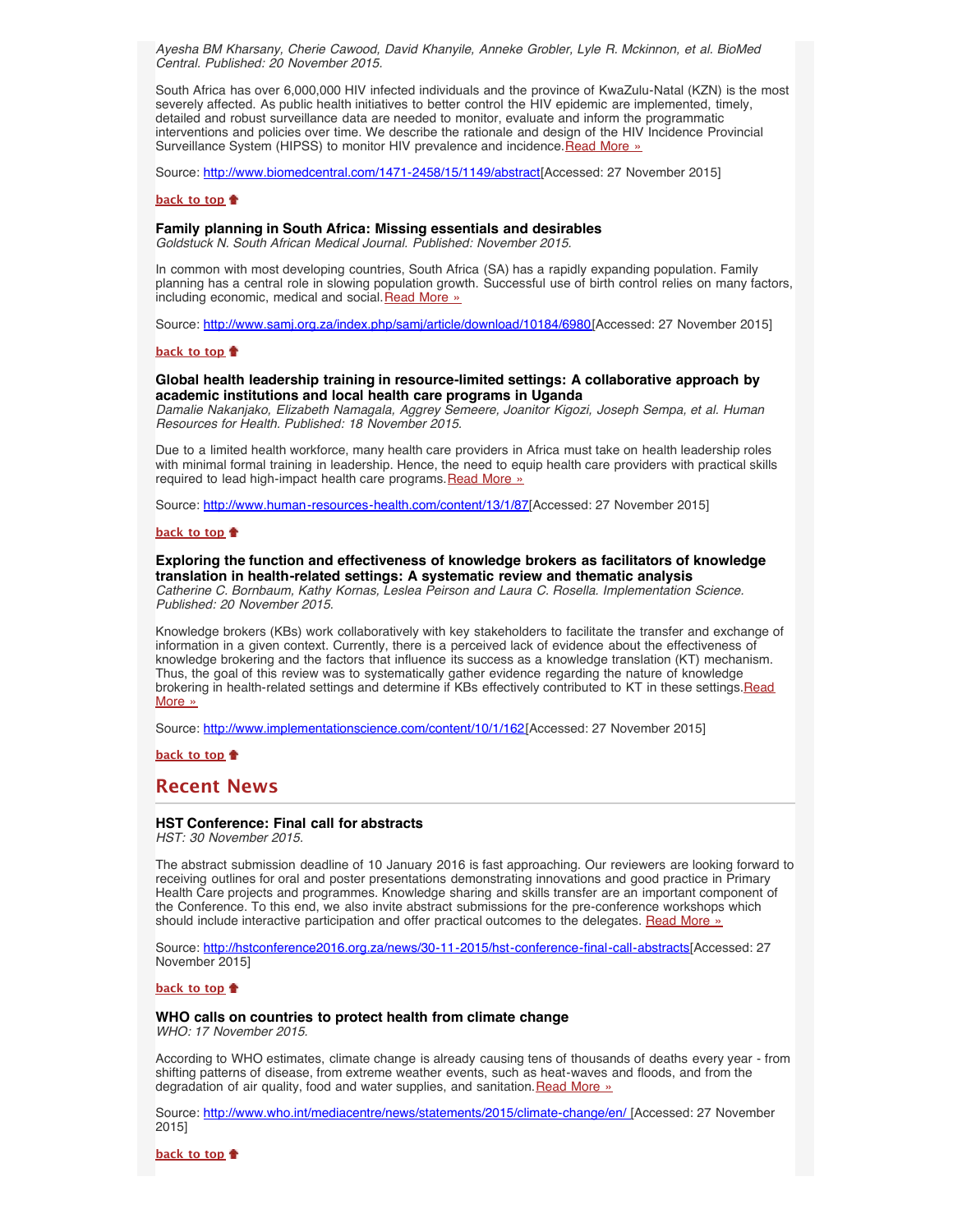### <span id="page-2-0"></span>**SA's HIV treatment programme has saved 1.3-million lives**

*Mail & Guardian. Published: 24 November 2015.*

South Africa's HIV treatment programme has saved 1.3-million lives over the past two decades, according to the Joint United Nations Programme on HIV and Aids' (UNAIDS) latest Aids report that was released on Tuesday. South Africa has the largest number of people - 3.2-million - on antiretroviral treatment in the world. [Read More »](http://www.hst.org.za/news/sas-hiv-treatment-programme-has-saved-13-million-lives)

Source: <http://mg.co.za/article/2015-11-24-hiv-treatment-programme-saves-13-million-lives>[Accessed: 27 November 2015]

#### **[back to top](#page-0-4)**

### <span id="page-2-3"></span>**Eliminating stigma and discrimination in health-care systems**

*UNAIDS. Published: 13 November 2015.*

Widespread HIV-related stigma and discrimination in the health-care sector impedes access to services and impairs the quality of health-care delivery for people living with HIV and other key populations. It also undermines efforts to achieve the highest attainable standard of health for everybody. [Read More »](http://www.unaids.org/en/resources/presscentre/featurestories/2015/november/20151113_healthcare)

Source:

[http://www.unaids.org/en/resources/presscentre/featurestories/2015/november/20151113\\_healthcare](http://www.unaids.org/en/resources/presscentre/featurestories/2015/november/20151113_healthcare)[Accessed: 27 November 2015]

#### **[back to top](#page-0-4)**

# <span id="page-2-1"></span>**Dreams initiative for adolescent girls and young women in South Africa**

*UNAIDS. Published: 17 November 2015.*

Adolescent girls and young women must be empowered to provide the leadership that is needed to reduce new HIV infections in the highest burden countries in eastern and southern Africa. This is the message that Luiz Loures, UNAIDS Deputy Executive Director, shared during the launch of an international initiative in Johannesburg, South Africa, on 17 November that aims to keep adolescent girls and young women free from HIV. [Read More »](http://www.hst.org.za/news/dreams-initiative-adolescent-girls-and-young-women-south-africa)

Source:

[http://www.unaids.org/en/resources/presscentre/featurestories/2015/november/20151117\\_dreams\[](http://www.unaids.org/en/resources/presscentre/featurestories/2015/november/20151117_dreams)Accessed: 27 November 2015]

#### **[back to top](#page-0-4)**

### **SA still battling to reduce rates of HIV**

*Times Live. Published: 15 November 2015.*

South Africa is still battling to reduce rates of HIV transmission, particularly among young women, says Deputy President Cyril Ramaphosa. [Read More »](http://www.hst.org.za/news/sa-still-battling-reduce-rates-hiv)

Source: [http://www.timeslive.co.za/local/2015/11/15/SA-still-battling-to-reduce-rates-of-HIV](http://www.timeslive.co.za/local/2015/11/15/SA-still-battling-to-reduce-rates-of-HIV-transmission)[transmission/\[](http://www.timeslive.co.za/local/2015/11/15/SA-still-battling-to-reduce-rates-of-HIV-transmission)Accessed: 27 November 2015]

## **[back to top](#page-0-4)**

# <span id="page-2-2"></span>**4 things South Africa is doing to safeguard medicines**

*Health-e News. Published: 23 November 2015.*

In an effort to combat medicine shortages, South Africa will roll out a first of its kind early warning system to identify drug stock outs before they happen. See what else the country is doing to keep pills in patients $\hat{\mathbf{a}} \in \mathbb{M}$ hands. [Read More »](http://www.hst.org.za/news/4-things-south-africa-doing-safeguard-medicines)

Source: [http://www.health-e.org.za/2015/11/23/4-things-south-africa-is-doing-to-safeguard](http://www.health-e.org.za/2015/11/23/4-things-south-africa-is-doing-to-safeguard-medicines/)[medicines/\[](http://www.health-e.org.za/2015/11/23/4-things-south-africa-is-doing-to-safeguard-medicines/)Accessed: 27 November 2015]

#### **[back to top](#page-0-4)**

#### **Speak up for affordable medicine**

*IOL. Published: 19 November 2015.*

Imagine that a diagnosis has turned your life upside down. Perhaps it is HIV and you must now take daily treatment for the rest of your life to remain healthy - but sometimes the pills are not available in the clinic because the single company supplying the medicine could not deliver enough. [Read More »](http://www.hst.org.za/news/speak-affordable-medicine)

Source: [http://www.iol.co.za/news/speak-up-for-affordable-medicine-1.1947579#.VlgR7XYrJQJ\[](http://www.iol.co.za/news/speak-up-for-affordable-medicine-1.1947579#.VlgR7XYrJQJ)Accessed: 27 November 2015]

#### **[back to top](#page-0-4)**

#### <span id="page-2-4"></span>**Treatment Action Campaign receives R14m**

*Health-e News. Published: 23 November 2015.*

The Treatment Action Campaign (TAC) has received a R14 million pledge from Canadian non-profit organisation the Stephen Lewis Foundation that will save it from closing its doors, but will not save jobs already on the cutting board. [Read More »](http://www.hst.org.za/news/treatment-action-campaign-receives-r14m)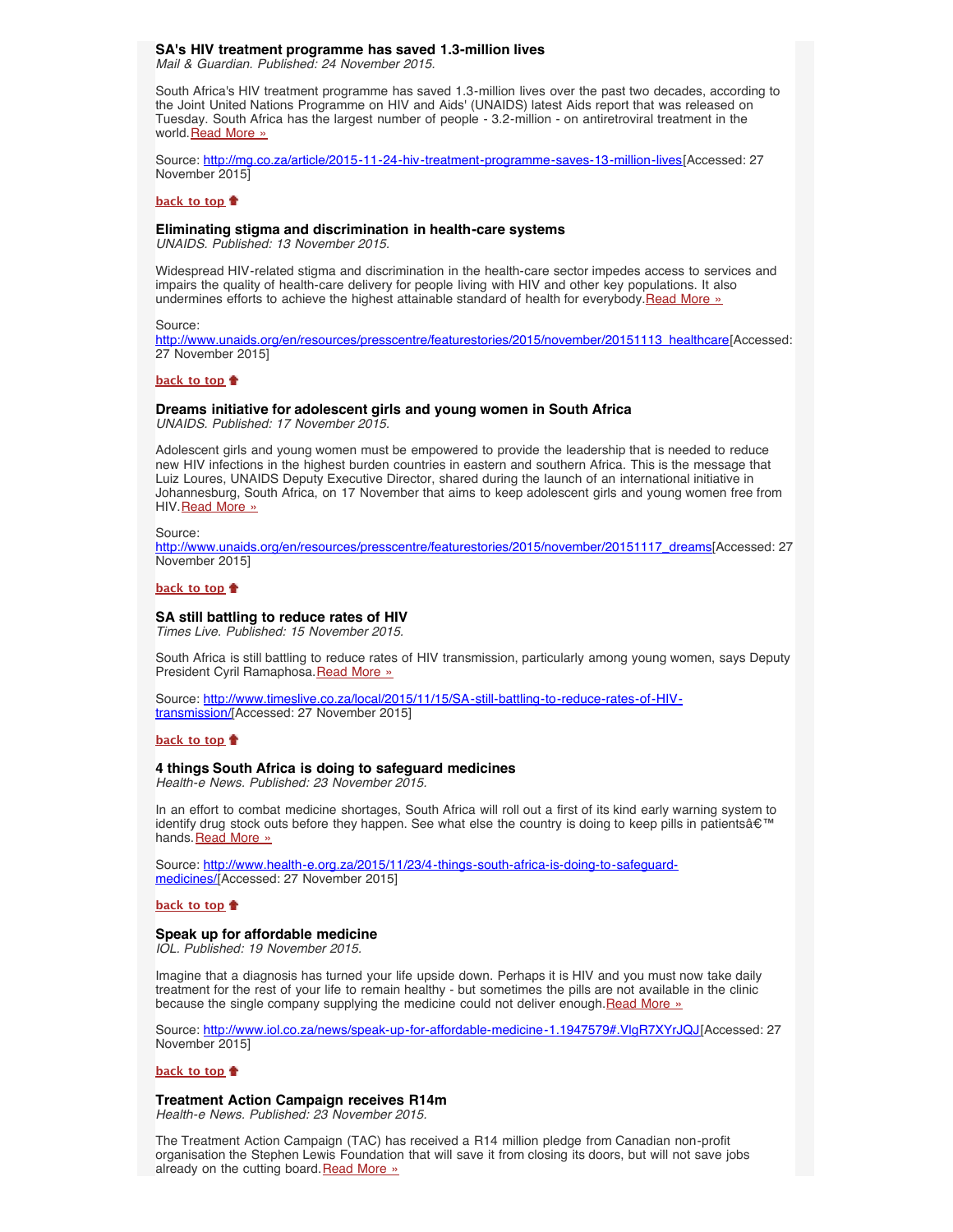Source: [http://www.health-e.org.za/2015/11/23/treatment-action-campaign-receives-r14m/\[](http://www.health-e.org.za/2015/11/23/treatment-action-campaign-receives-r14m/)Accessed: 27 November 2015]

**[back to top](#page-0-4)**

# **Training and Resources**

# **National Department of Health: Primary Health Care Standard Treatment Guidelines (STG) and Essential Medicines List (EML) 2014 Mobile App**

*Apple:<https://itunes.apple.com/za/app/phc-clinical-guide/id990809414?mt=8> Android:<https://play.google.com/store/apps/details?id=omp.guidance.phc&hl=en>*

This app contains the Primary Health Care Standard Treatment Guidelines and Essential Medicines List for 2015, of the National Department of Health of South Africa. It includes a searchable list of the latest guidelines, decision-support tools and a directory service. A medication stock-out reporting feature is also included. Content updates will follow. This app is aimed at doctors, nurses and pharmacists working in the primary care setting of the South African public sector health service. For any queries, please contact Dr Janine Jugathpal, Deputy Director: Essential Drugs Programme, National Department of Health, Tel: 012 395 8449 or 083 782 6962, Email: MunsaJ@health.gov.za

### **[back to top](#page-0-4)**

#### **UNAIDS: World AIDS Day 2015 Resources and Materials** *When: November 2015*

*URL: <http://www.unaids.org/en/resources/campaigns/WAD2015/materials>*

The UNAIDS WAD 2015 campaign material 'Fast-Track to end AIDS', including logo, postcard, poster and social media messages are available for downloading and sharing.

#### **[back to top](#page-0-4)**

# <span id="page-3-0"></span>**Primary Health Care Performance Initiative (PHCPI) Website**

*When: November 2015 Venue: Johannesburg. URL: <http://phcperformanceinitiative.org/about-us/about-phcpi>*

The Primary Health Care Performance Initiative (PHCPI) is a new partnership that brings together country policymakers, health system managers, practitioners, advocates and other development partners to catalyse improvements in primary health care (PHC) in low- and middle-income countries through better measurement and knowledge-sharing.

#### **[back to top](#page-0-4)**

# <span id="page-3-1"></span>**Books, Publications, Reports and Manuals**

# <span id="page-3-2"></span>**The Global Plan to End TB 2016 - 2020t**

*Stop TB Partnership. Published: 2015*

The Global Plan is a 5-year investment plan that represents the roadmap to accelerating impact on the TB epidemic and reaching the targets of the WHO End TB Strategy. [Click Here»](http://www.hst.org.za/publications/global-plan-end-tb-2016-2020)

### **[back to top](#page-0-4)**

# **World AIDS Day Report 2015**

*UNAIDS. Published: 24 November 2015.*

The world has committed to end the AIDS epidemic by 2030 as part of the Sustainable Development Goals. This ambitious yet wholly attainable objective represents an unparalleled opportunity to change the course of history for ever - something our generation must do for the generations to come. [Click Here»](http://www.hst.org.za/publications/world-aids-day-report-2015)

#### **[back to top](#page-0-4)**

# **UNAIDS Guideline: Conducting HIV surveillance based on routine programme data among pregnant women attending antenatal clinics**

*UNAIDS. Published: November 2015.*

This document is written for national HIV surveillance programme staff responsible for monitoring trends in country HIV epidemics. Its purpose is to describe how routine prevention of mother-to-child transmission of HIV (PMTCT) programme data can be used to conduct HIV surveillance among pregnant women attending antenatal clinics (ANC). [Click Here»](http://www.hst.org.za/publications/unaids-guideline-conducting-hiv-surveillance-based-routine-programme-data-among-pregnan)

#### **[back to top](#page-0-4)**

<span id="page-3-3"></span>**UNAIDS Guideline: Monitoring the impact of the HIV epidemic using populations-based surveys** *UNAIDS. Published: November 2015.*

This publication is an update of the 2005 guidelines for measuring national HIV prevalence in population based surveys of the UNAIDS/WHO Working Group on Global HIV/AIDS and STI Surveillance.[Click Here»](http://www.hst.org.za/publications/unaids-guideline-monitoring-impact-hiv-epidemic-using-populations-based-surveys)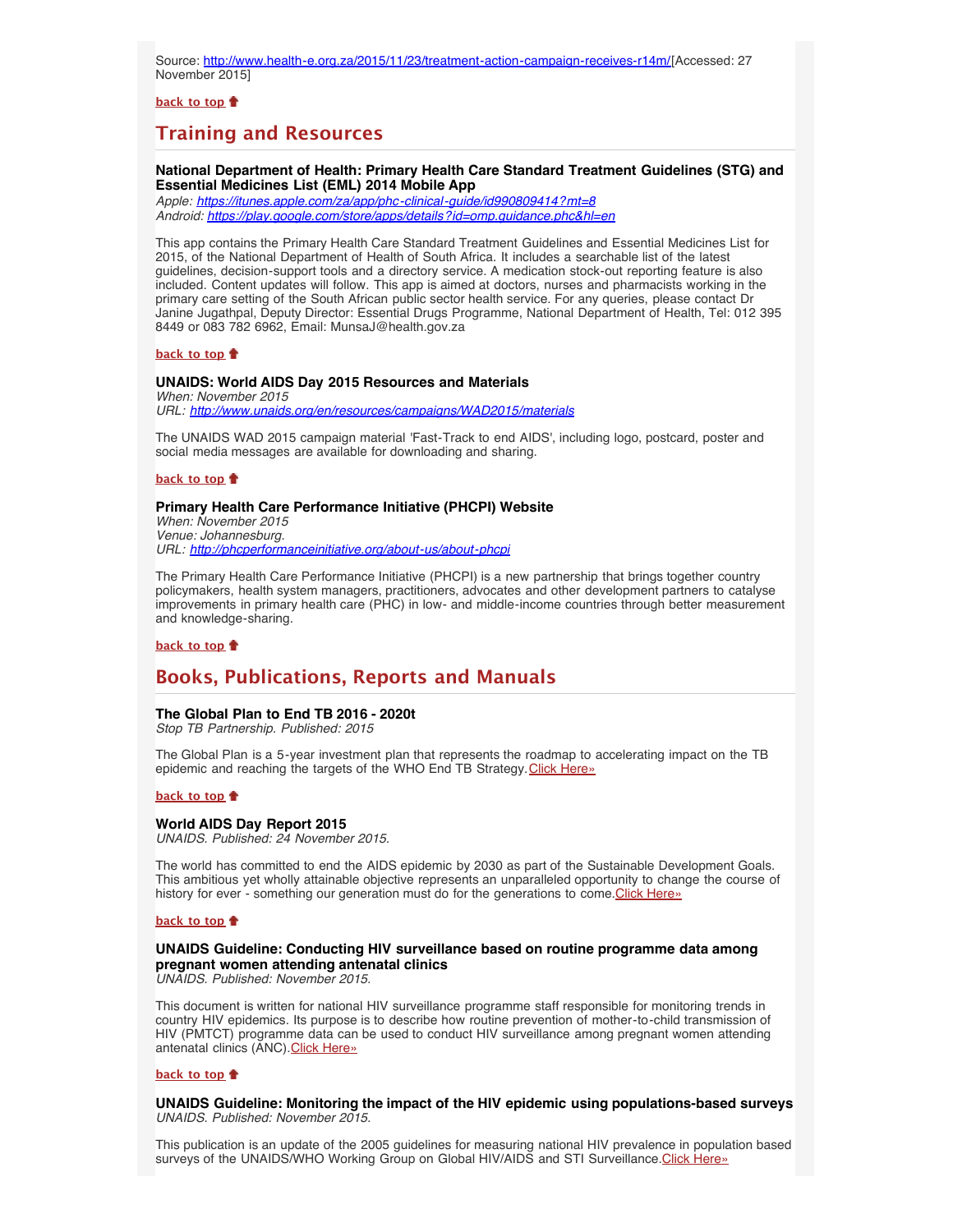# <span id="page-4-0"></span>**Conferences and Events**

# <span id="page-4-1"></span>**3rd Global Female Condom Conference 2015**

*When: 1-3 December 2015 Venue: Coastlands Umhlanga Hotel and Convention Centre, Durban, South Africa URL: [http://www.femalecondoms4all.org/conference2015/](http://www.femalecondoms4all.org/conference2015/conference-programme)*

This workshop will present and review the existing evidence (published and unpublished) on the use of female condoms to prevent pregnancy, STIs and HIV. The discussions will focus on the gaps in research, developing a research agenda and the need for building a stronger evidence base for female condoms...

#### **[back to top](#page-0-4)**

#### **Aid and International Development Forum (AIDF) Africa Summit 2016**

*When:2-3 February 2016 United Nations Conference Centre, Addis Ababa, Ethiopia URL: <http://africa.aidforum.org/>*

*The summit demonstrates best practice approaches, current initiatives and latest innovations, offering transdisciplinary discussions with participants from all relevant stakeholder groups. The agenda has been developed in consultation with key organisations, such as WFP, IRFC, World Vision, USAID, UNICEF, World Bank, Save the Children, UN Habitat, CRS, FHI360, Oxfam, Habitat for Humanity International, IRD.*

### **[back to top](#page-0-4)**

#### *Denosa 3rd South African Nurses' Conference*

*When: 24-26 February 2016 Venue: Birchwood Conference Centre, Boksburg, Gauteng URL: [http://www.sanursesconference.co.za](http://www.sanursesconference.co.za/)*

*DENOSA is hosting the Third South African Nurses' Conference from the 24th to the 26th February 2016.This is a biannual event born out of a need to build capacity and create an enabling environment for South African nurses to effectively and positively influence health policy. It further affords the cadre an opportunity to critically analyze the South African health system and propose solutions. Become part of history.*

#### **[back to top](#page-0-4) f**

#### *Health and Environment Conference 2016*

*When:7-9 March 2016 Venue: Dubai, United Arab Emirates URL: <http://innovationarabia.ae/tracks/health-and-environment>*

*Contemporary healthcare professionals need to integrate the rapid growth of knowledge and technologies while attempting to expand health sector functions— task shifting, prevention of epidemics, and complex care management in multiple settings. Process redesign is crucial for healthcare and environmental innovation. In the healthcare sector, small scale (e.g. Total Quality Management) and large scale (e.g. re-engineering) design approaches facilitate significant improvements in healthcare quality and patient/public satisfaction. Technological innovations continue to transform healthcare in radical ways, from large data analyses to offer a better diagnosis and treatment.*

# **[back to top](#page-0-4)**

#### *HST Conference 2016*

*When: 4-6 May 2016 Venue: Birchwood Conference Centre, Boksburg, Gauteng URL: [http://www.hstconference2016.org.za](http://www.hstconference2016.org.za/)*

*Health Systems Trust (HST) is hosting a conference from 4-6 May 2016 at the Birchwood Conference Centre, Boksburg, Gauteng. Under the banner of Strengthened health systems for sustainable development: sharing, supporting, synergising, the event is designed to advance the global public health agenda in improving health outcomes.*

## **[back to top](#page-0-4)**

#### *Innovation in Medicine and Healthcare Systems*

*When: 15-17 June 2016 Venue: Puerto de le Cruz, Tenerife, Spain URL: <http://inmed-16.kesinternational.org/>*

*The KES International Conference on Innovation in Medicine and Healthcare (KES-InMed-16) will gather a multi-disciplinary group consisting of researchers and engineers, managers, students and practitioners from the medical arena, to discuss the ways that innovation, knowledge exchange and enterprise can be applied to issues relating to medicine, surgery, healthcare and the issues of an ageing population.*

#### **[back to top](#page-0-4)**

*International AIDS Conference When: 17-22 July 2016*